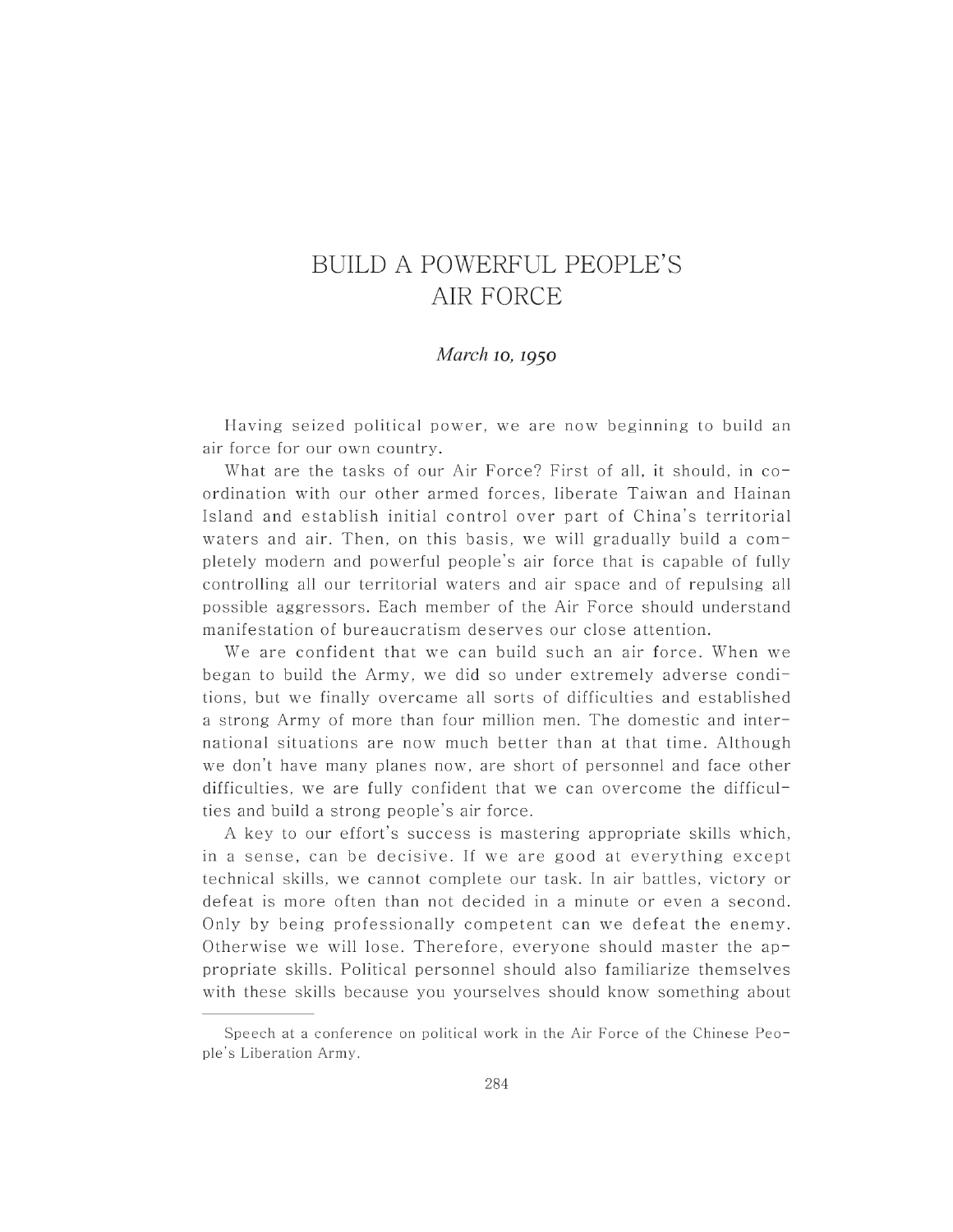the skills you require others to learn. Most of the cadres in the Air Force have been transferred from the Army and are not yet familiar with the relevant skills. It doesn't matter. Hard study will lead to their mastery. We should strive to learn what we don't know and make constant efforts to perfect what knowledge we have already acquired. We should learn not only how to fly and repair planes, but also how to make them. We must conscientiously learn science in order to put our aircraft industry on a solid basis. Within three to five years we must change from non-professionals to professionals and, in time, be able to come up with inventions and innovations. This is not an exacting requirement. You political workers must ensure that it is met. You must ensure not only that members of our Air Force are politically faithful, reliable and courageous and firm, but also that they master the necessary skills. In other words, they should be competent both politically and professionally.

I understand that some of you have not yet settled down in your jobs. This is wrong. When the situation was unstable, cadres were frequently transferred and they suffered ideological uncertainties. Now that the overall situation has been stabilized, there will no longer be many job transfers. Everyone should be clear on this issue and make long-term plans instead of cherishing illusions of one sort or another. Yours is an excellent profession that entails a high level of proficiency. You should settle down, work hard, become professionally competent and perform your duties well. The question now is not whether there is a future in this job but how to master the appropriate skills. We are going to train a large number of pilots to meet our needs. This will require all of you to study with concentration and not give up after a few days. The people place great hopes on our Air Force and have spent a lot of money on it. If we fail to study hard we will let them down. This must be made clear to all members. If they master the appropriate skills and are clear about their glorious task, they will naturally settle into their work.

We must not only enable the cadres to work single-mindedly but also enable the cadets to keep their minds on their studies. Constant effort should be made to improve study conditions. We must make sure that we do a good job of remoulding individuals ideologically, so as to foster and fortify their revolutionary world outlook of fearing no self-sacrifice and wholeheartedly serving the people. Organizationally, we promise to transfer qualified people to you, but this alone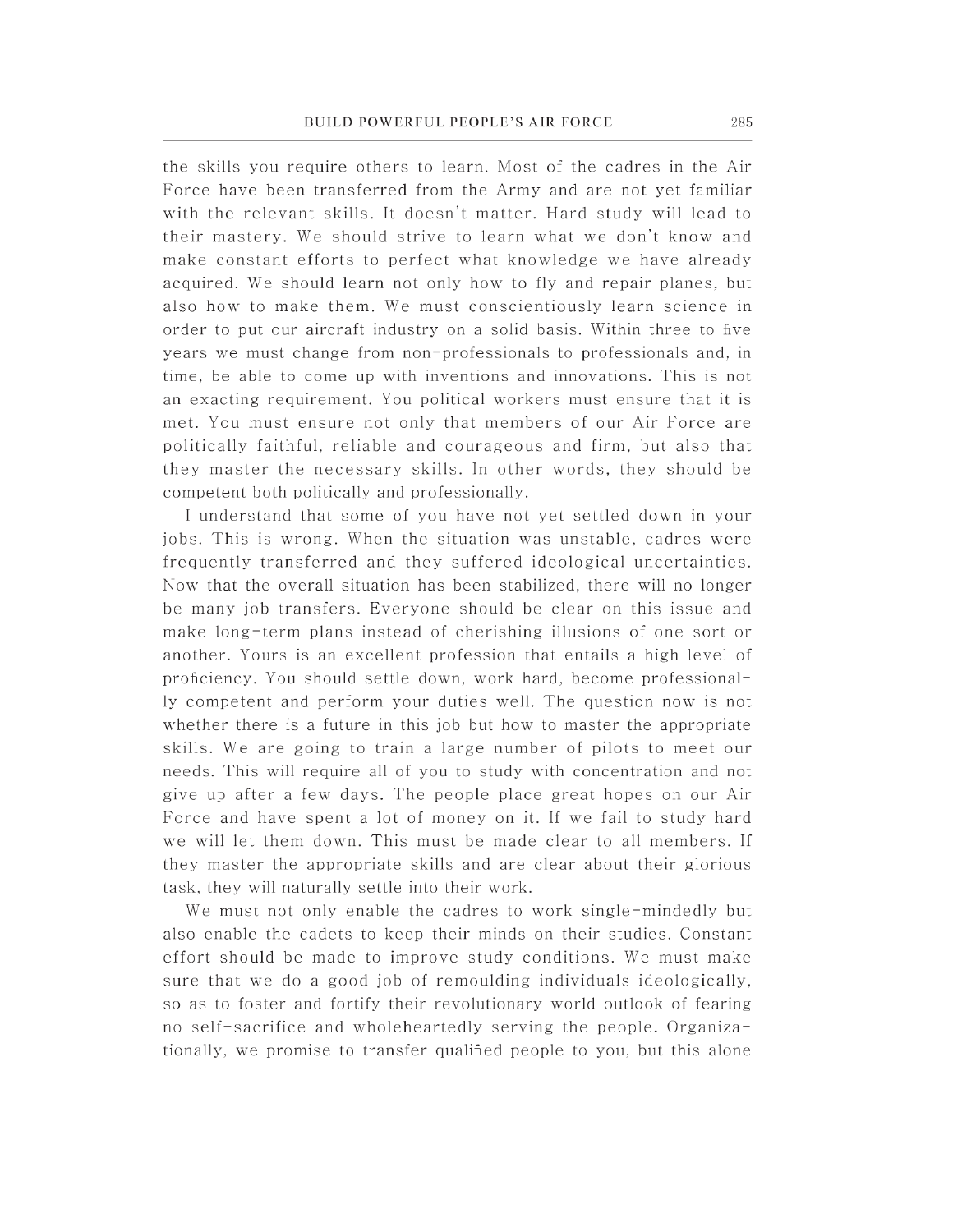is not enough. It is also necessary to ensure their ideological calibre, and herein lies an important task of all of you political workers.

Now that our forces are expanding and schools have been set up, the number of new cadres and young intellectuals has increased and will continue to do so. We should make every effort to unite with and take good care of them. They may be inexperienced politically and ideologically, but they are warmhearted and enthusiastic, open to what is new and eager to improve. They are, in short, young and promising. We should, therefore, set great store by them. As for the small number whose general education is poor and who are not  $pro$ fessionally skilled, we should help them patiently. Some people are faint-hearted and afraid of fighting. That doesn't matter. Bravery is not something innate. It builds up through constant practice. Let them be tempered step by step in practice and, once they become highly competent, they will be brave.

With recent developments, we have enlisted a large number of the Kuomintang's technical personnel. This has confronted us with an important political task: We must win them over and remould them. Generally speaking, those who revolted against the Kuomintang and came to us have a certain degree of political awareness. They took this action because they could not stand the corrupt practices of the Kuomintang, or because they realized that its end was near. Take, for example, Liu Shanben<sup>211</sup> and some others who came over to our side. Through political studies, they have all become excellent comrades and are now very active in their work. We should unite not only with those who have already come over to us, but also with those who are coming over now or will do so in the future. This is an important part of our political work. It is true that they bring with them some ideas and habits from the old society, but, instead of  $re$ jecting or discriminating against them, we should painstakingly educate them. Only if we do this can they be helped to gradually rid themselves of their old ideas and habits and gain a new ideological consciousness and a new work style characterized by whole hearted service to the people. Political workers should set an example and conscientiously follow the policy of uniting with, educating and ideologically remoulding the personnel in question. For the Air Force alone, we will have to take over some ten thous and people after  $na$ tionwide liberation. This is not a small figure. These people are professionally competent to a certain extent. If we are conscientious and do well in uniting with, educating and ideologically remoulding them